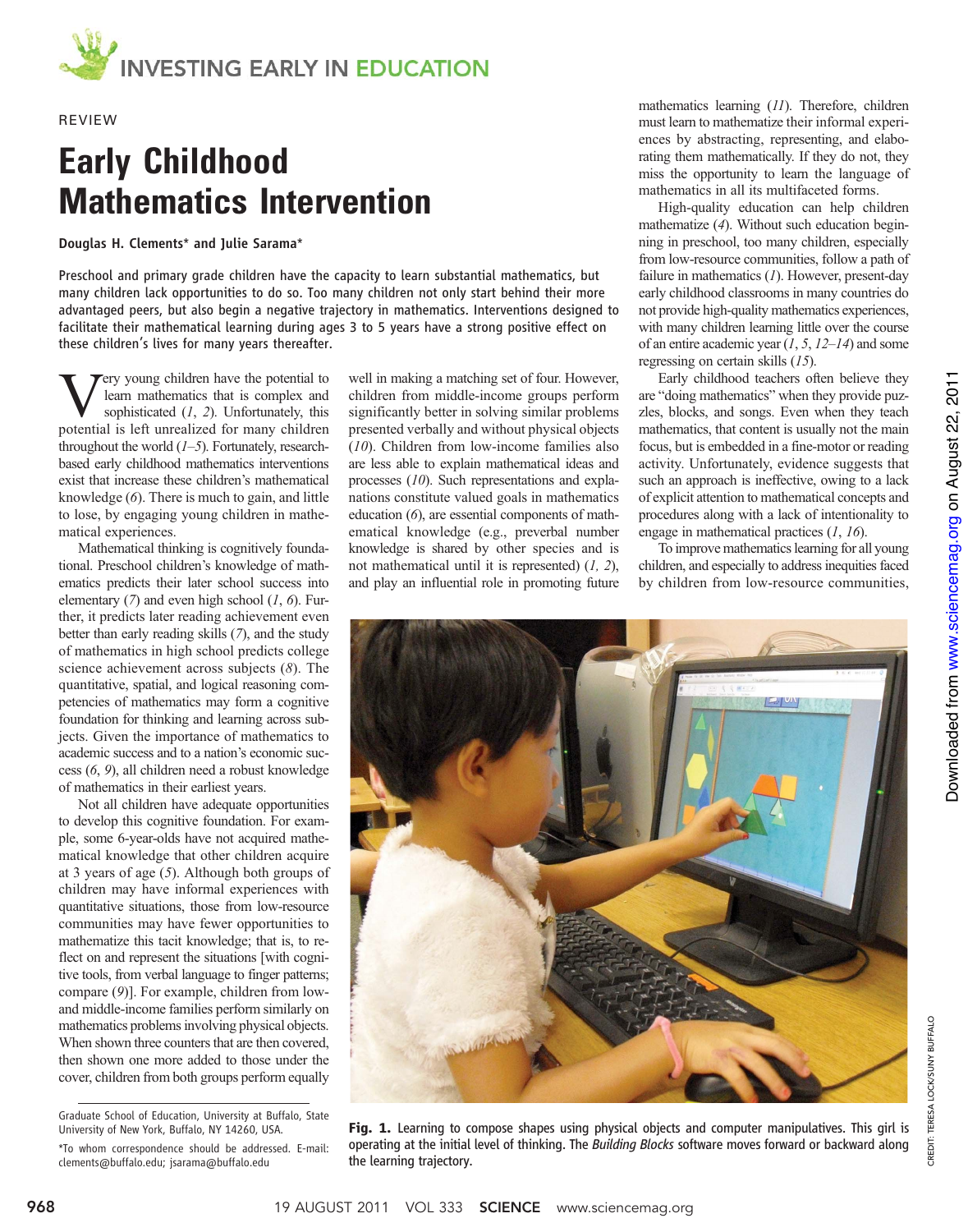developers have designed research-based interventions. These positively affect children's competencies in mathematics and beyond.

# Scientific Interventions

Several research-based interventions for 3- to 5 year-old children have been scientifically evaluated with positive effects, including Rightstart (4), Pre-K Mathematics (17, 18), and Building Blocks(12), while others show promise but await rigorous evaluation, such as Big Math for Little Kids (19). Two of these interventions share several characteristics, allowing the abstraction of

general principles guiding effective interventions for preschool children. We first describe the two interventions and their initial empirical support, then describe their shared characteristics.

The authors of the Rightstart program theorized that children separately build initial counting competencies, intuitive ideas of quantity comparison, and initial notions of change (e.g., a group gets bigger when items are added). The integration of these separate ideas forms a central conceptual structure for number. On this basis, activities were designed to help children build each separate competence and then integrate them. For example, the program used games and experiences with different models of number (e.g., groups of objects, pictures, thermometers, or dials; the program was renamed Number Worlds to emphasize this characteristic) to develop children's central conceptual structure for number.

This program improved young children's knowledge of number, which supported their learning of more complex mathematics

through first grade (4). In a 3-year longitudinal study, children from low-resource communities who experienced the program from kindergarten surpassed both a second low-resource group and a mixed-resource group who showed a higher initial level of performance and attended a magnet school with an enriched mathematics curriculum (20, 21). Although there are caveats, given that the Number Worlds teachers received substantial help from the program developers and expert teachers, and the number of students was small  $(21)$ , these results suggest that scientifically based interventions have the potential to close achievement gaps in mathematics.

The second program, Building Blocks, was developed and evaluated according to a comprehensive research framework (22). Building Blocks' basic approach is finding the mathematics in, and

CREDIT: TERESA LOCK/SUNY BUFFALO

CREDIT:

TERESA LOCK/SUNY BUFFALO

developing mathematics from, children's activity. The curriculum was designed to help children extend and mathematize their everyday activities, from building blocks to art and stories to puzzles and games (Fig. 1). Educational goals included developing competence in the two domains consistently identified as foundational: (i) number concepts (including counting and the earlier developing competence of subitizing, or recognizing the numerosity of a group quickly) and arithmetical operations, and (ii) spatial and geometric concepts and processes. Each of these domains was structured along research-based learning tra-



riculum, with every aspect (e.g., text, software, and professional development) connected to an explicit core of learning trajectories for each mathematical topic. Similar use of learning trajectories (often using different terms, but sharing the core construct) in designing curricula and professional development may be responsible for the success of many early mathematics projects (3, 12, 24, 25).

Learning trajectories: Directions for successful learning and teaching. On the basis of Simon's seminal work (26), we define a learning trajectory as composed of three components: a goal, a developmental progression, and instructional



Fig. 2. Identifying shapes in a "feely box" before seeing them develops children's ability to identify shapes by their attributes.

> jectories  $(1, 2)$ , a construct to which we will return. A series of studies documents that Building Blocks increases the mathematics knowledge of preschoolers from low-resource communities more than "business-as-usual" curricula [e.g., (12)].

> The Number Worlds and Building Blocks programs share several characteristics. Both sets of authors used research to include a comprehensive set of cognitive concepts and processes (Number Worlds focused only on the domain of numbers). Both programs use a mix of instructional methods, including explicit instruction (but not overly didactic, which can have negative outcomes for the youngest children) (23). Both are based on developmentally sequenced activities, and both help teachers learn about, assess, and intervene on the basis of those sequences. This characteristic is central to the Building Blocks cur

activities (2). To attain a certain mathematical competence in a given topic (the goal), children learn each successive level of thinking (the developmental progression), aided by tasks (instructional activities) designed to build the mental actions-onobjects that enable thinking at each higher level. For example, the goal might be for young children to become competent counters, counting being the first and most basic mathematical algorithm. The developmental progression describes a typical path children follow in developing an understanding of and skill in counting. At one level of thinking, they acquire the cardinality concept by connecting the last number of the counting processes to the output of their subitizing (which by definition is cardinal). This catalyzes a count-to-cardinal transition, producing a cardinal value ("fourness" connected to subitized images) and verbal label ("four") that are associated with the set counted  $(1)$ . (For more detail on this learning trajectory, see the SOM text and fig. S1.)

Such learning trajectories provide not only multiple educational advantages but also a core around which varied educational activities can be structured. The levels of thinking of their developmental progressions integrate the essential aspects of concepts, skills, and problem solving (6, 27) and provide benchmarks for assessments (1, 2, 5). Research-based instructional activities provide guidelines for writing curriculum, teaching, and professional development. Such guidance is especially important for professional development because early childhood teachers' knowledge of mathematics, young children's mathematical development, and instruction are positively correlated to their children's achievement (1, 2, 28). Without such knowledge, teachers of young children often offer tasks that are either too easy or too hard for children, and do not